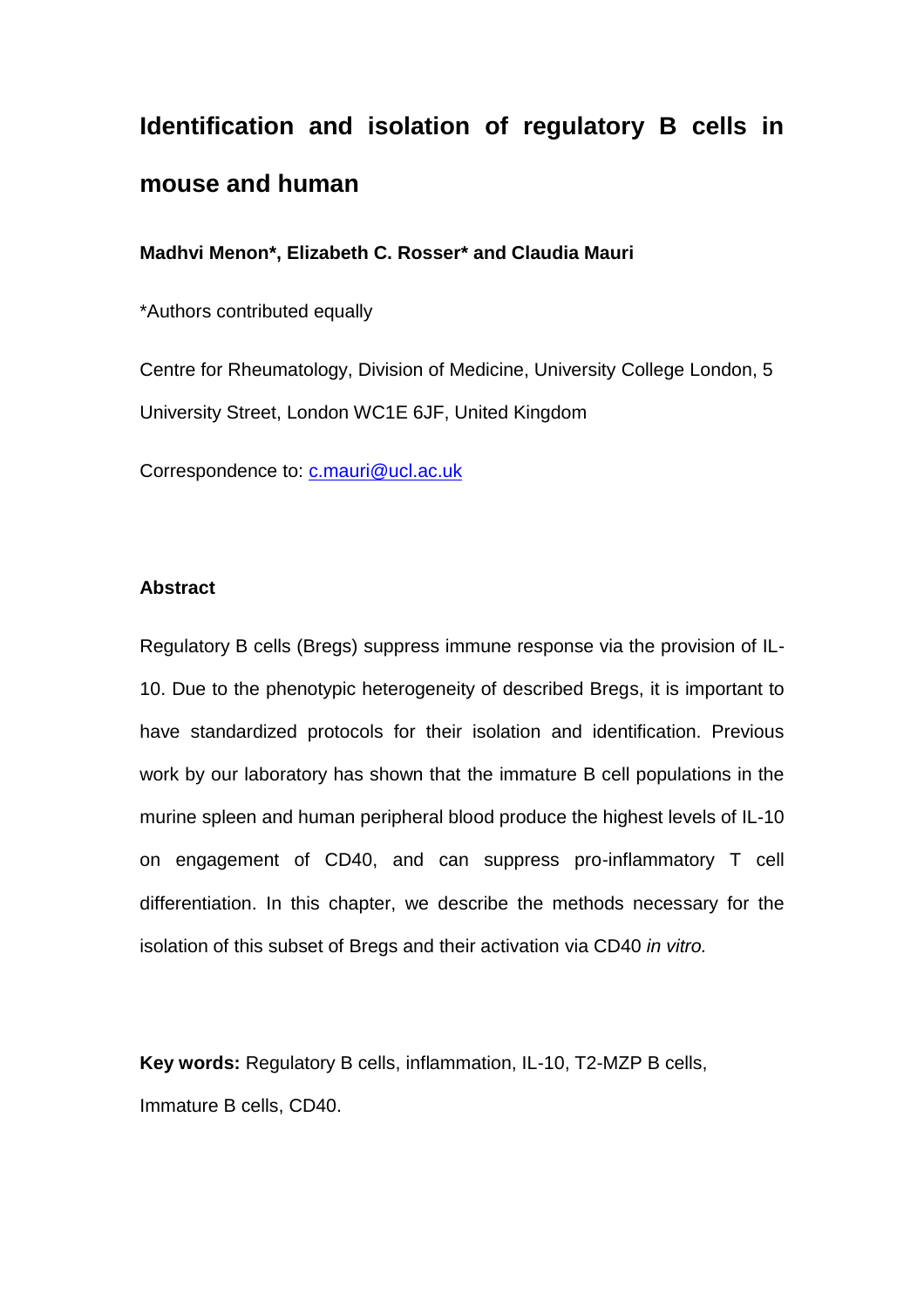#### **1. Introduction**

B cells are classically viewed as positive effectors of immune responses due to their ability to produce antibody and present antigen. However, in recent years it has become evident that certain subsets of B cells negatively regulate immune responses by skewing lymphocyte differentiation in favour of a regulatory phenotype. Immunosuppressive subsets of B cells are collectively known as regulatory B cells (Bregs) [\[1\]](#page-17-0).

Multiple subsets of Bregs have been described in both mice and humans. For example, in different mouse models of inflammation, Bregs have been identified as CD19<sup>+</sup>CD21<sup>hi</sup>CD23<sup>+</sup>CD24<sup>hi</sup> transitional-2 marginal zone precursor (T2-MZP) B cells [\[2\]](#page-17-1), CD19<sup>+</sup>CD21hiCD23-CD24hi marginal zone B cells [\[3\]](#page-17-2), Tim-1+ B cells [\[4\]](#page-17-3), and  $CD5+CD1d^{\text{hi}}$  B (B10) cells [\[5\]](#page-17-4). Similarly in humans, Bregs have been identified as both CD19<sup>+</sup>CD24hiCD38hi immature B cells [\[6\]](#page-17-5) and CD19<sup>+</sup>CD24hiCD27<sup>+</sup>B cells [\[7\]](#page-18-0). Despite this phenotypic heterogeneity, most Breg subsets produce IL-10 in response to engagement of CD40, toll-like receptor agonists and the B cell receptor (BCR) [\[1\]](#page-17-0). Thus, it is important to have reliable protocols that allow for the identification of IL-10 producing B cell subsets (Bregs) in both mouse and human.

Previous research by our laboratory has shown that in the context of autoimmunity, Bregs are contained within the immature population of B cells found in the murine spleen or human peripheral blood, and that engagement of CD40 is fundamental for their survival and function. In the murine spleen, T2-MZP B cells isolated from mice in remission from arthritis are the highest producers of IL-10 following stimulation with agonistic anti-CD40 *in vitro*, and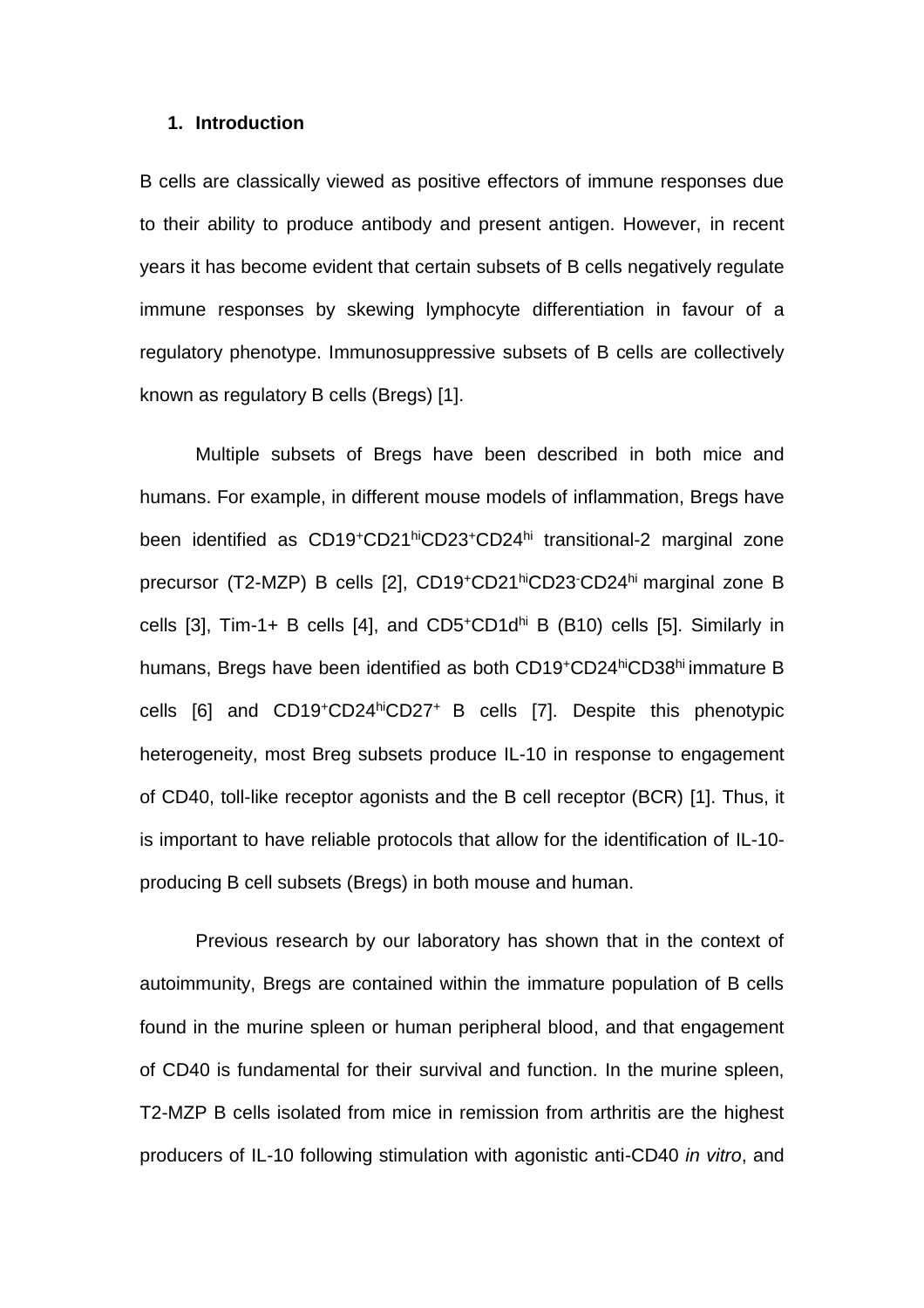are the only B cell subset that can suppress arthritis on adoptive transfer [\[2\]](#page-17-1). Within human peripheral blood mononuclear cells (PBMCs), CD19<sup>+</sup>CD24hiCD38hi B cells produce the highest amount of IL-10 amongst the different B cell subsets on activation of CD40 *in vitro*, and most importantly suppress effector T cell responses [\[6,](#page-17-5)[8\]](#page-18-1). Of note, CD19<sup>+</sup>CD24hiCD38hi B cells are both functionally and numerically defective when isolated from patients with autoimmune disease [\[6](#page-17-5)[,8\]](#page-18-1).

In this chapter, we describe the detailed methods needed for the isolation of CD19<sup>+</sup>CD21hiCD23<sup>+</sup>CD24hi T2-MZP B cells from mice, and CD19<sup>+</sup>CD24hiCD38hi immature B cells from human peripheral blood. We also describe how to identify IL-10-producing B cells in these subsets by flow cytometry following CD40 activation *in vitro.*

#### **2. Materials**

Prepare all solutions in a sterile hood. Store all reagents at 4<sup>o</sup>C (unless otherwise stated).

## **2.1 Materials needed for the identification and isolation of**

#### **regulatory B cells in mice**

- 1. C57BL/6 8-12 week old mice (see **Note 1**).
- 2. 5ml syringes.
- 3. 70µM Cell Strainers.
- 4. 15ml and 50ml Falcon Tubes.
- 5. Polypropelene FACS tubes.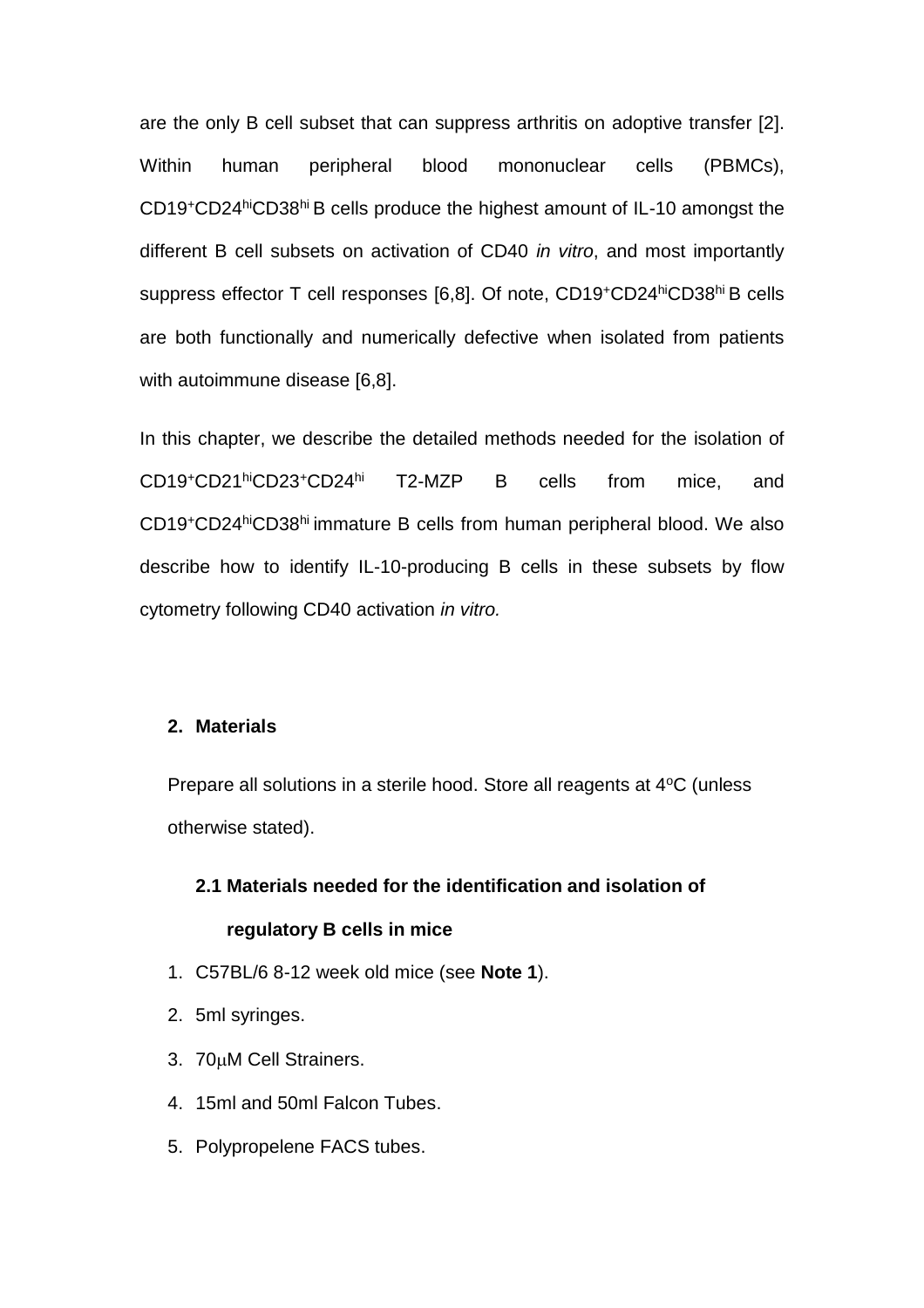- 6. Supplemented RPMI 1640 (with L-Glutamine and NaHCO3): RPMI, 10% fetal calf serum (FCS), 0.01% penicillin-streptomycin, and 50 M 2-mercaptoethanol.
- 7. MACS Buffer: 0.5% FCS, 2mM EDTA in 1X PBS.
- 8. Trypan Blue for cell counts.
- 9. OPTIONAL STEP: CD43 (Ly-48) microbeads and LD columns for B cell isolation (Milteyi: Used according to manufacturer's instructions).
- 10.Flourochrome conjugated anti-mouse CD19 (1D3), CD21 (7G6), CD23

(B3B4) and CD24 (M1/69) (see **Note 2)**.

- 11. DAPI  $(0.05 \mu g/ml 0.1 \mu g/ml)$ .
- 12.Sort collection media: 1:1 mixture of MACS Buffer and FCS.
- 13.Cell sorter.
- 14. Agonistic anti-CD40 (10  $\mu$ g/ml).
- 15.PMA (50 ng/ml) and Ionomycin (500 ng/ml).
- 16.Golgi-stop containing Monensin (BD Biosciences, used according to manufacturer's instructions).
- 17.Flourochrome conjugated anti-mouse IL-10 (JES5-16E3) (see **Note 2**).
- 18.Intracellular fixation buffer (eBiosciences).
- 19.Permeabilisation buffer (eBiosciences).
- 20.Live/Dead fixable Dead Cell stain kit.
- 21.FACS Buffer: 0.5% FCS, 2mM EDTA in 1X PBS, 0.01% NaN3.
- 22.Flow cytometer.
- 23.Flowjo Software, or similar flow cytometry platform.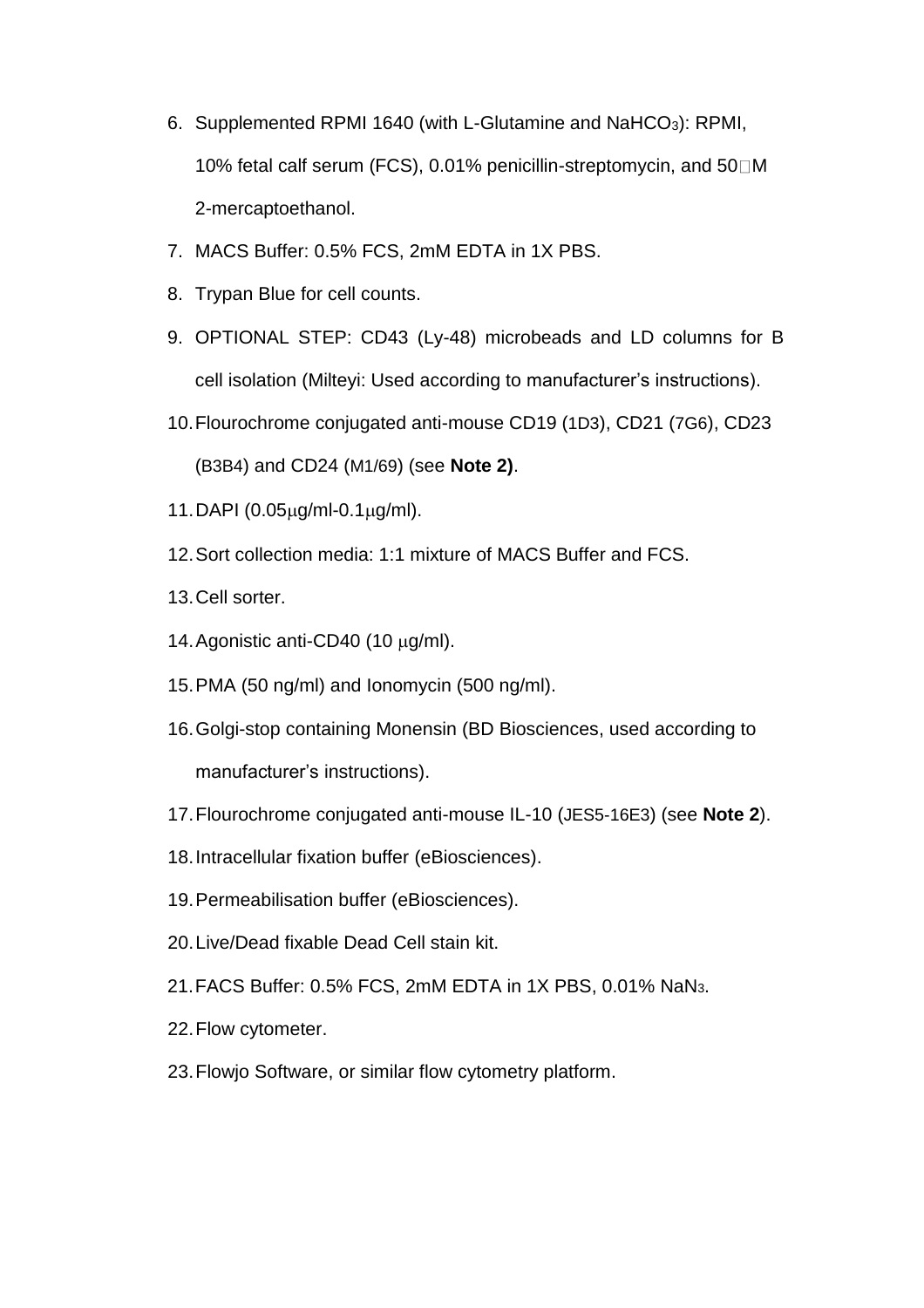## **2.2 Materials needed for the identification and isolation of**

## **regulatory B cells in humans**

- 1. Peripheral blood in heparin (see **Note 3**).
- 2. Ficoll-Paque.
- 3. 25ml stripettes.
- 4. 15ml and 50ml Falcon Tubes.
- 5. 3 ml Pasteur pipettes.
- 6. Polypropelene FACS tubes.
- 7. Supplemented RPMI 1640 (with L-Glutamine and NaHCO<sub>3</sub>): RPMI, 10% fetal calf serum (FCS) and 0.01% penicillin-streptomycin.
- 8. Freezing media: 90% FCS and 10% DMSO.
- 9. Mr. Frosty® Freezing container.
- 10.Cryovials.
- 11.MACS Buffer: 1% FCS, 2mM EDTA in 1X PBS.
- 12.Trypan Blue for cell counts.
- 13.Haemocytometer.
- 14.OPTIONAL STEP: EasySep magnet and Human B cell enrichment kit for B cell isolation (StemCell: Used according to manufacturer's instructions) **(**see **Note 4).**
- 15.Fluorochrome conjugated anti-human CD19 (HIB19), CD24 (SN3) and CD38 (HB7) (see **Note 5)**.
- 16.Live/Dead fixable Dead Cell stain kit.
- 17. DAPI  $(0.05 \mu g/ml 0.1 \mu g/ml)$ .
- 18.Sort collection media: 1:1 mixture of MACS Buffer and FCS.
- 19.Cell sorter.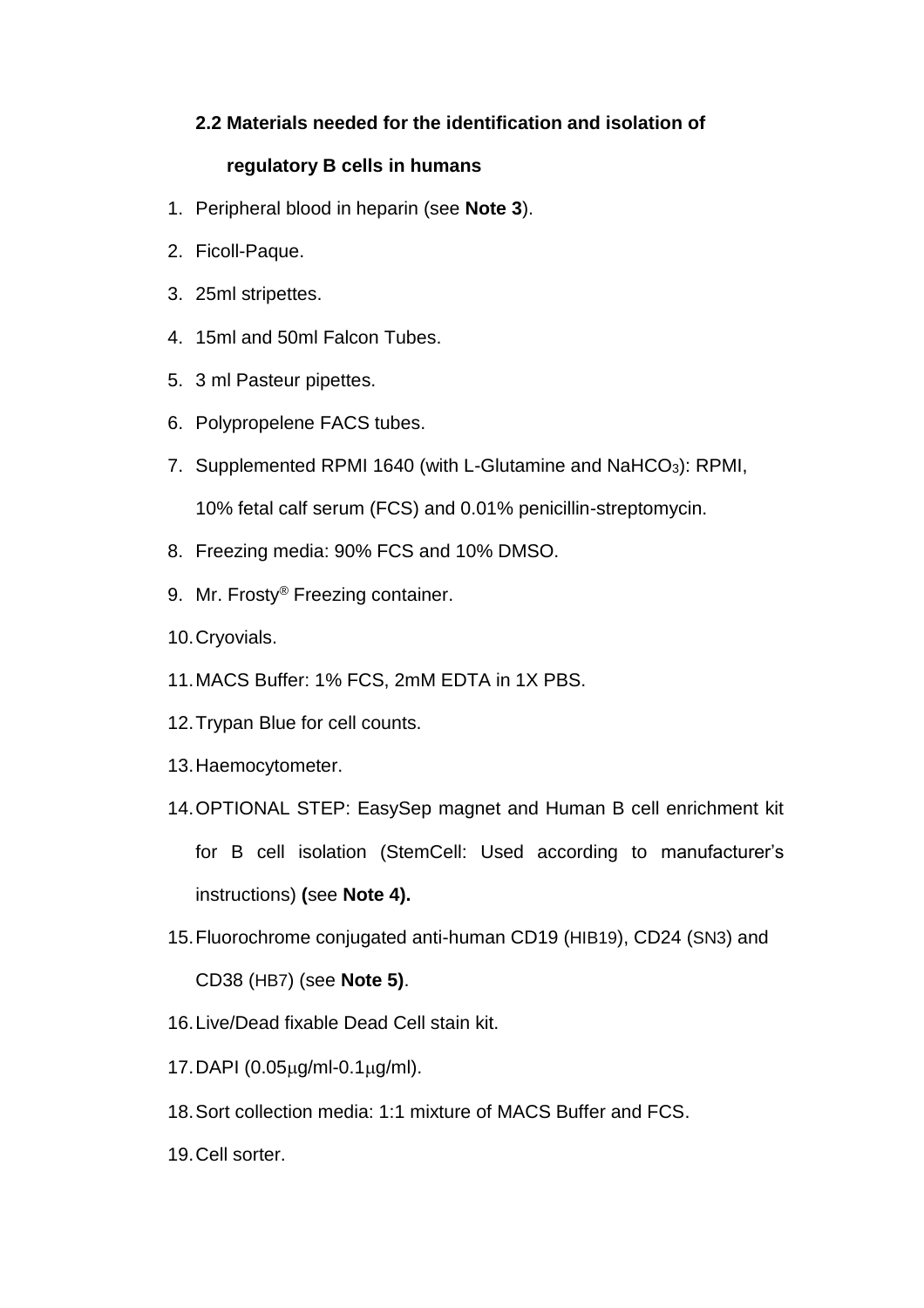- 20.Chinese hamster ovary (CHO) cells expressing CD154 and untransfected control.
- 21. Supplemented DMEM containing  $4500 \mu g/ml$  glucose, 110  $\mu g/ml$ sodium pyruvate and 2mM L-glutamine: 5% FCS and 0.01% penicillinstreptomycin.
- 22.Tissue culture flasks: T25 or T75 flasks.
- 23.Irradiator.
- 24.PMA (50 ng/ml) and Ionomycin (250 ng/ml).
- 25. Brefaldin A (5µg/ml).
- 26.Intracellular fixation buffer (eBiosciences).
- 27.Permeabilization buffer (eBiosciences).
- 28.IL-10 (JES3-19F1) (see **Note 5)**.
- 29.FACS Buffer: 0.5% FCS in 1X PBS, 0.01% NaN3.
- 30.Flow cytometer.
- 31.FlowJo Software or similar flow cytometry platform.

### **3 Methods**

#### **3.1 Identification and isolation of Bregs in mice**

In this section, we describe the basic protocols needed to identify regulatory B cells isolated from spleens dissected from mice.

#### *3.1.1 Isolation of mouse splenocytes*

1. Euthanize mice by CO<sup>2</sup> inhalation, cervical dislocation or any other approved method.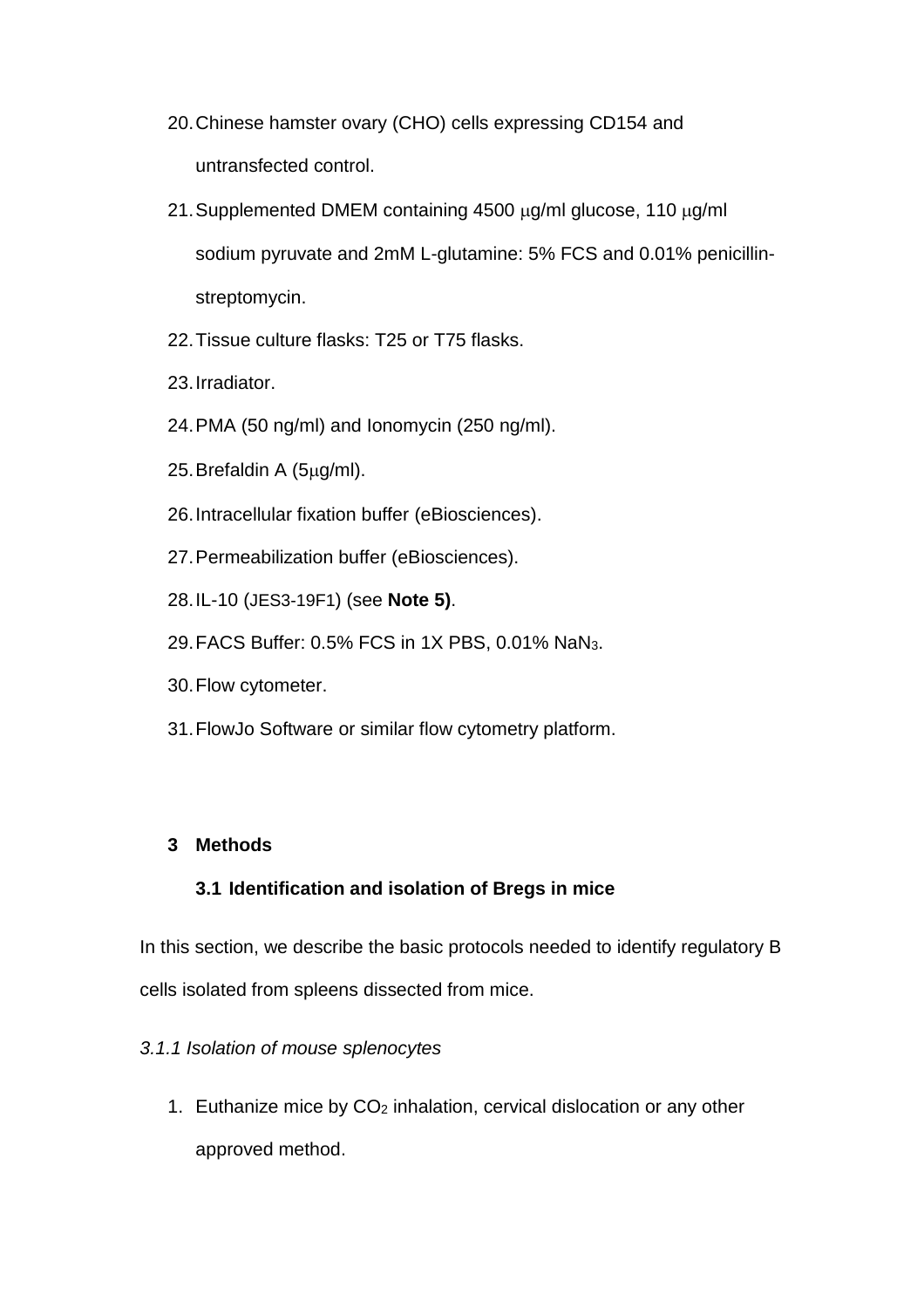- 2. Dissect spleens from mice and put in 15ml falcon tubes containing ice cold RPMI containing 0.1% Penicillin/Streptomycin, and place directly on ice.
- 3. In a sterile hood, gently mash spleens through a  $70<sub>\mu</sub>M$  cell strainer into a 50ml Falcon tube using the flat end of the plunger from a 5ml syringe. Wash filter with 15ml of RPMI. Centrifuge for 10 min, 4°C, 500 x g (see **Note 6)**.
- 4. Discard supernatant, and re-suspend in 1ml/spleen of red cell lysis buffer, leave for 2 min on ice. Following incubation with red cell lysis buffer, fill tube to the top with supplemented RPMI. Centrifuge for 10 min, 4°C, 500 x g.
- 5. Re-suspend cells in 5-10ml of MACs buffer/spleen and count. Centrifuge for 10 min, 4°C, 500 x g.

#### *3.1.2 Sorting and activation of B cell subsets*

- 1. OPTIONAL STEP: Negatively isolate resting B cells using CD43 (ly-48) microbeads and LD columns according to manufacturer's instructions. Count cells. Centrifuge for 10 min, 4°C, 500 x g (see **Note 7).**
- 2. Resuspend cells at a concentration of 50x10<sup>6</sup> cells/ml. To identify T2- MZP B cells stain cells with suggested monoclonal antibodies against CD19, CD21, CD23, and CD24 (staining concentrations in **Note 2**, see Fig. 1a for representative FACS plots). Concurrently, prepare single stain controls for compensation. Incubate cells with antibodies for a minimum of 20 min on ice.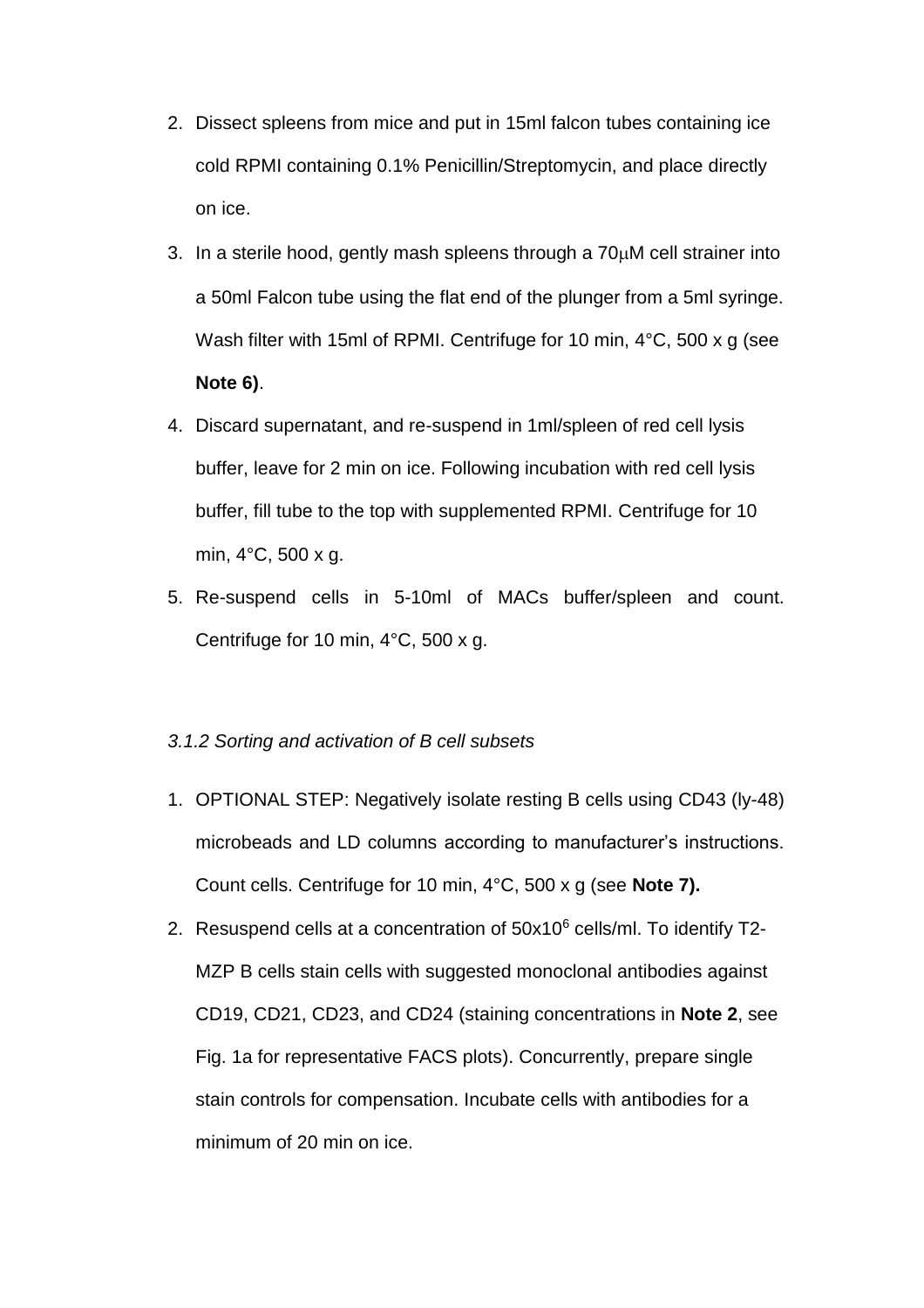- 3. Wash twice by filling tube with ice-cold MACS buffer and centrifuging for 10 min, 4°C, 500 x g. Re-suspend at 30-50x10 $^6$  for cell sorter.
- 4. To prevent blockage of the cell sorter, remove clumps of cells by straining sample through a  $40\mu$ M filter. Transfer cells to 5ml polystyrene FACS tubes for sorting.
- 5. Add DAPI (final concentration of  $0.05\mu g/ml 0.1\mu g/ml$ ) to samples and DAPI single stained control.
- 6. Take sample to cell sort into B cell subsets. Use polypropelene tubes containing 1-2mls of sort collection medium to collect sorted B cell subsets.
- 7. Collect sorted T2-MZP Bregs, and other subsets of interest, and centrifuge for 500 x g, 4°C for 10 mins.
- 8. Count cells, and prepare cells for downstream analysis (see **Note 8**).

#### *3.1.3 Detecting IL-10<sup>+</sup> Bregs by flow cytometry using C57BL/6 mice*

- 1. For activation of B cell subsets *in vitro* with agonistic anti-CD40, plate out the appropriate number of B cells for subsequent assays (~250,000  $cells/well$  is adequate for detection of IL-10) in a final volume of  $200\mu$ and stimulate with agonistic anti-CD40  $(10\mu g/ml)$  in a sterile 96-well cell culture plate.
- 2. Sorted B cell subsets are left in culture for 48 h.
- 3. Collect cell culture supernatants after 43 h and store at -80ºC for subsequent use.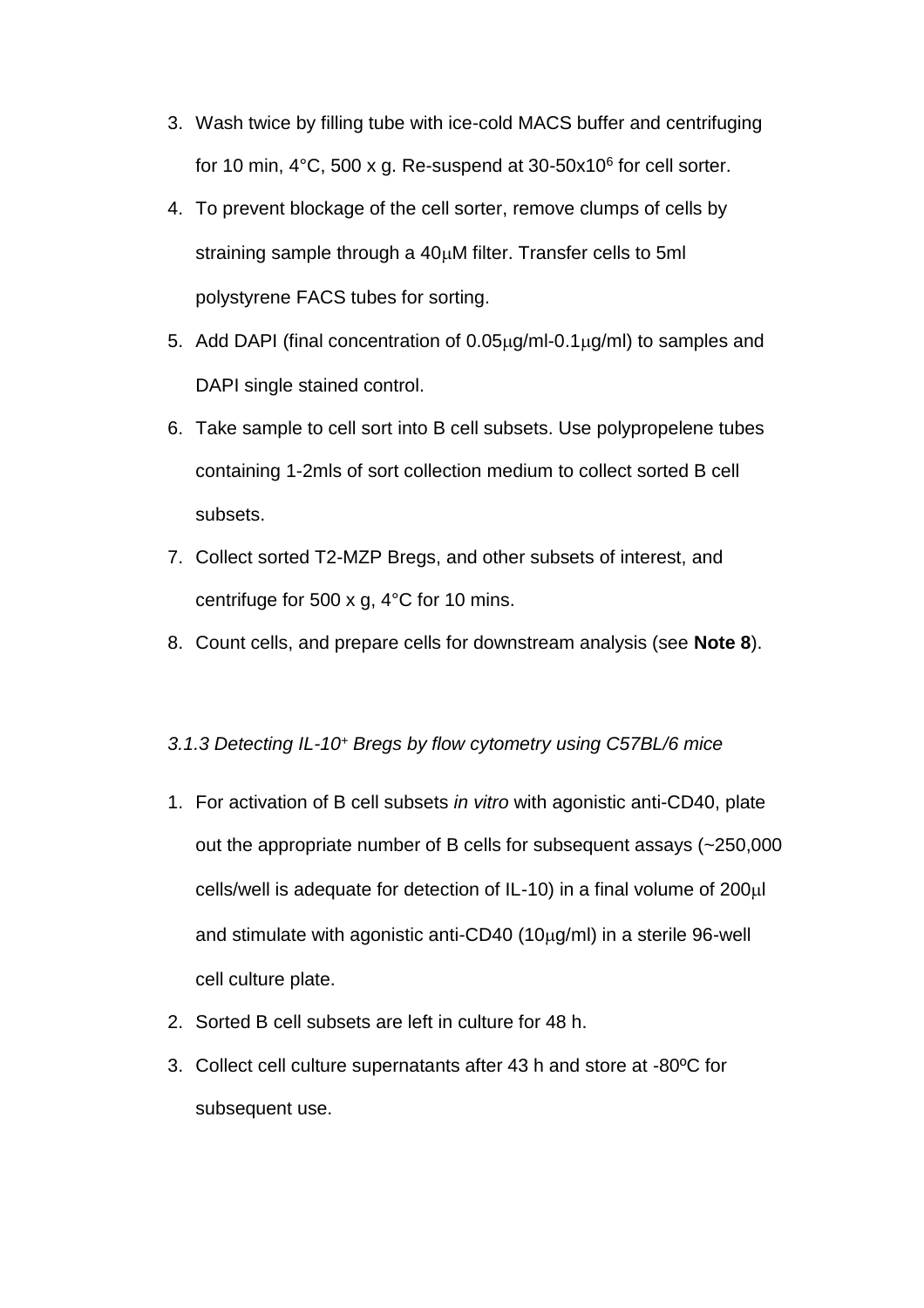- 4. Add 50ng/ml PMA, 500ng/ml ionomycin and Monensin in supplemented RPMI to cells for the last 5 h of culture to a final volume of  $200 \mu l$ .
- 5. Centrifuge plate at 500 x g, 4ºC for 5 min, discard supernatant, and wash cells twice by adding  $200\mu$  /well of 1X PBS and centrifuging at 500 x g, 4ºC for 5 min.
- 6. Discard supernatant and resuspend cell pellets by gently vortexing plate.
- 7. Stain the cells with a fixable live/dead cell staining fluorescent dye for 20 min at 4ºC. Include a well for a single stain control for the dead cell stain. Centrifuge plate at 500 x g, 4ºC for 5 min, discard supernatant, and wash cells twice by adding 200µl/well of FACS buffer and centrifuging at 500 x g, 4ºC for 5 min. Discard supernatant.
- 8. Add 50µl/well of FACS buffer containing monoclonal antibodies against CD19 diluted to appropriate concentration (see **Note 2**) and incubate for 20 min at 4ºC in the dark. Prepare single stain controls.
- 9. Centrifuge plate at 500 x g, 4ºC for 5 min, discard supernatant, and wash cells twice by adding 200µl/well of FACS buffer and centrifuging at 500 x g,  $4^{\circ}$ C for 5 min.
- 10. Add 100µl/well intracellular fixation buffer (for detecting cytokines) to each well for 15 min at 4ºC in the dark.
- 11. Permeabilize cells by washing twice with  $200\mu$  of 1X permeabilization buffer and centrifuging at 500 x g, 4ºC for 5 min.
- 12. Incubate cells with  $200\mu$  of 1X permeabilization buffer for 20 mins at RT, then centrifuge at 500 x g, 4ºC for 5 min.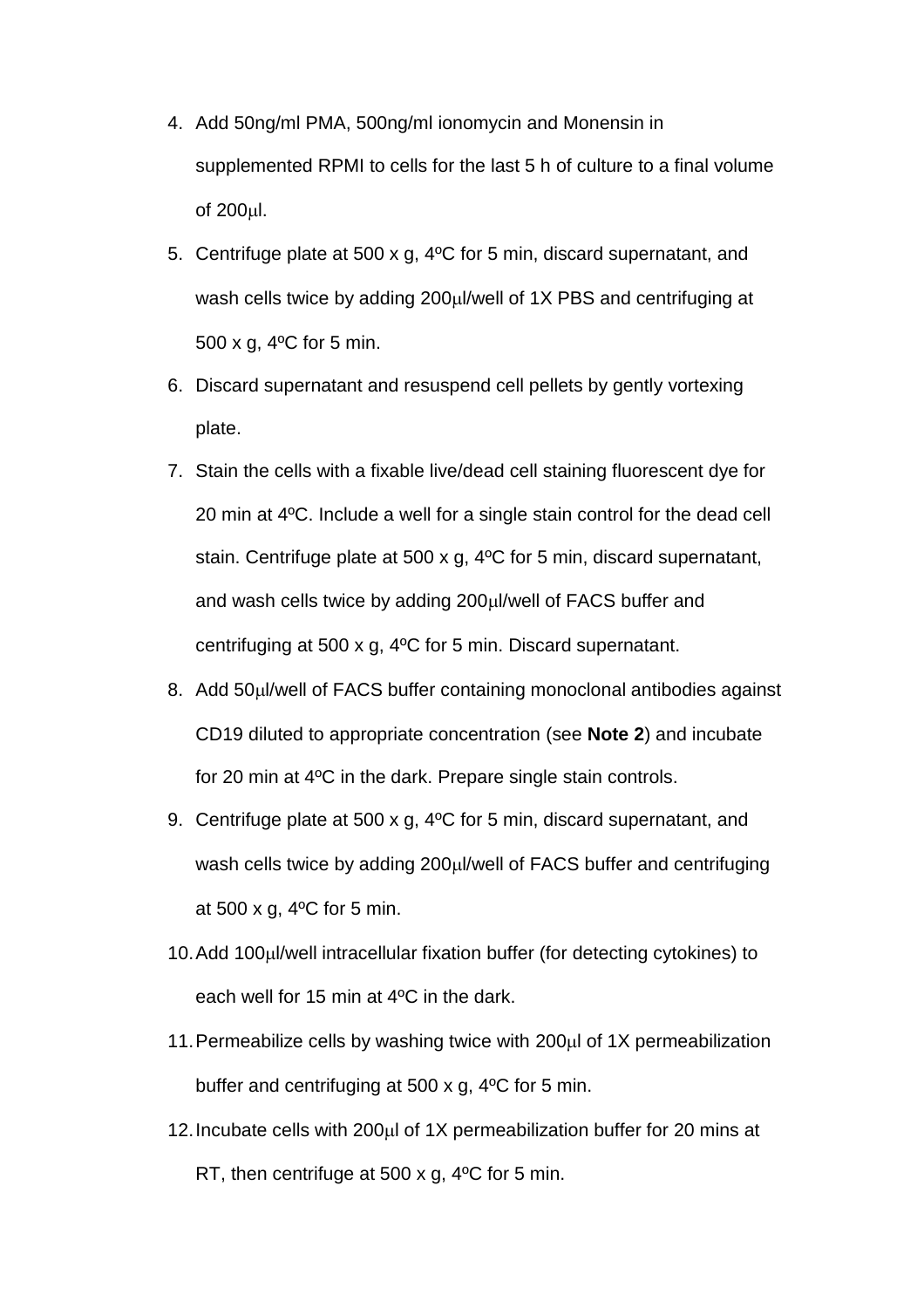- 13. Incubate the cells with  $50\mu$  of permeabilization buffer containing monoclonal antibodies against IL-10 diluted to appropriate concentration for 45 min at 4ºC in the dark.
- 14.Wash cells twice with permeabilization buffer and once with FACs buffer, before resuspending in 200µl FACs buffer.
- 15.Transfer the cells to polystyrene FACS tubes, acquire data, and analyze using FlowJo or similar analysis platform.
- 16. Identify IL-10 producing B cells.

#### **3.2 Identification and isolation of Bregs in humans**

In this section, we describe the basic protocols needed to identify regulatory B cells isolated from the human peripheral blood mononuclear cells (PBMCs).

#### *3.2.1 Isolation of PBMCs by density gradient centrifugation*

- 1. In a sterile hood, transfer whole venous blood into 50ml falcon tubes, diluted 1:1 in serum free RPMI 1640 media.
- 2. Layer 33ml of diluted blood on 15 ml Ficoll without mixing, and centrifuge the tubes at a speed of 800 x g at 21ºC for 30 min with minimum acceleration and brake.
- 3. Carefully extract the PBMCs from the interface using a 2 ml Pasteur pipette and dilute 1:1 with RPMI.
- 4. Wash the extracted PBMCs twice by topping up the 50ml tube with supplemented RPMI 1640 and centrifuging at 500 x g, 4ºC for 10 min. Discard the supernatant.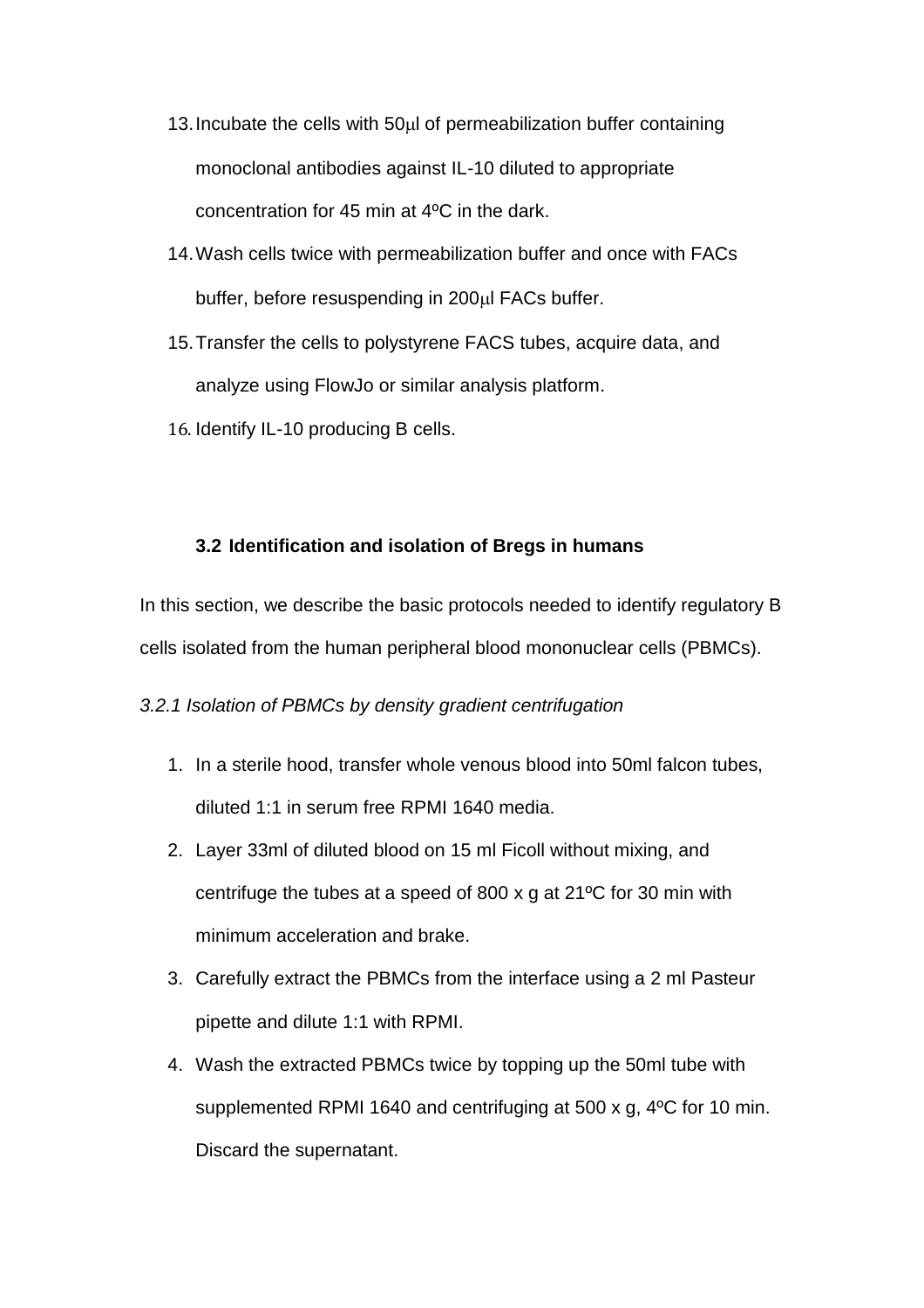- 5. Resuspend cells in 0.5ml supplemented RPMI/ml blood and count the cells using a haemocytometer
- 6. Centrifuge cells at 500 x g, 4ºC for 10 min, discard supernatant and resuspend in freezing media to a concentration of 10<sup>7</sup> cells/ml. Quickly transfer cells to cryogenic vials.
- 7. Freeze cryovials at -80°C in a Nalgene<sup>®</sup> Mr. Frosty<sup>®</sup> Freezing container containing isopropyl alcohol (see **Note 9**), followed by storage in liquid nitrogen at -196ºC until subsequent use.

#### *3.2.2 Sorting and activation of B cell subsets*

- 1. For isolation of B cell subsets, thaw frozen PBMCs in supplemented RPMI media and wash twice by filling tube with MACS buffer and centrifuging at 500 x g, 4ºC for 5 min.
- 2. OPTIONAL STEP: Negatively isolate B cells using Human B cell enrichment kit and EasySep Magnet according to manufacturer's instructions. Count cells. Centrifuge at 500 x g, 4ºC for 10 min **(**see **Note 4).**
- 3. Resuspend cells at a concentration of  $5 \times 10^7$  cells/ml in MACS buffer. To identify immature B cells, incubate the cells with monoclonal antibodies against CD19, CD24 and CD38 (used at 10 $\mu$ l per 5 x 10<sup>7</sup> cells) (staining concentrations in **Note 5**, see Fig. 2a for representative FACS plots). Concurrently, prepare single stain controls for compensation. Incubate cells with antibodies for a minimum of 20 min on ice.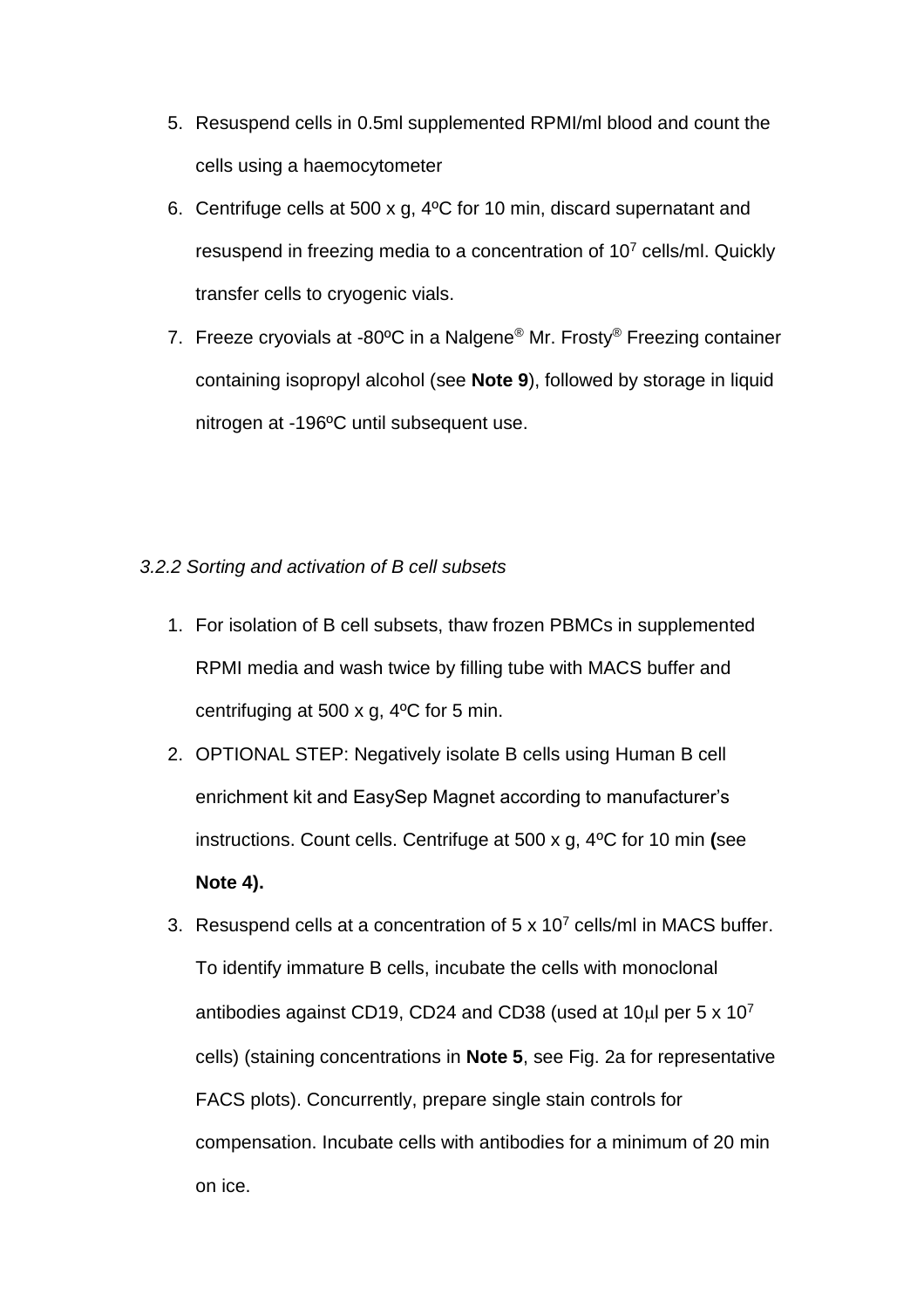- 4. Wash cells twice by filling tube with MACS buffer and centrifuging at 500 x g, 4ºC for 5 min. Resuspend at a concentration of 30-50 x 10<sup>6</sup> cells/ml for cell sorter.
- 5. To prevent blockage of the cell sorter, remove clumps of cells by straining sample through a  $40\mu$ M filter. Transfer cells to 5ml polystyrene FACS tubes for sorting.
- 6. Add DAPI (final concentration of  $0.05<sub>\mu</sub>q/ml-0.1<sub>\mu</sub>q/ml$ ) to samples and prepare a single stained control.
- 7. Sort the PBMCs on a FACs sorter based on the expression of CD19, CD24 and CD38. B cell subsets are identified as immature (CD19<sup>+</sup>CD24hiCD38hi), mature (CD19<sup>+</sup>CD24intCD38int) and memory (CD19<sup>+</sup>CD24hiCD38- ) B cells.
- 8. Collect the sorted B cell subsets in polypropylene tubes containing 1- 2ml sort collection medium.
- 9. Prepare 96-well U-bottomed cell culture plates with CD154 (CD40L) transfected CHO cells as described in section 3.2.3. Estimate the number of B cells to be plated and plate out sufficient CHO cells for a 1:10 ratio of CHO:B cells. Leave CHO cells for at least two hours in an incubator at 37ºC to allow the cells to adhere to the plate.
- 10.Wash sorted B cell subsets twice by filling collection tubes with supplemented RPMI and centrifuging at 500 x g, 4°C for 10 min.
- 11.Count the number of B cells in each sorted subset and add cells to wells containing CD154 (CD40L) transfected CHO cells (or control CHO cells). 250,000 B cells/well is sufficient for detecting IL-10 by flow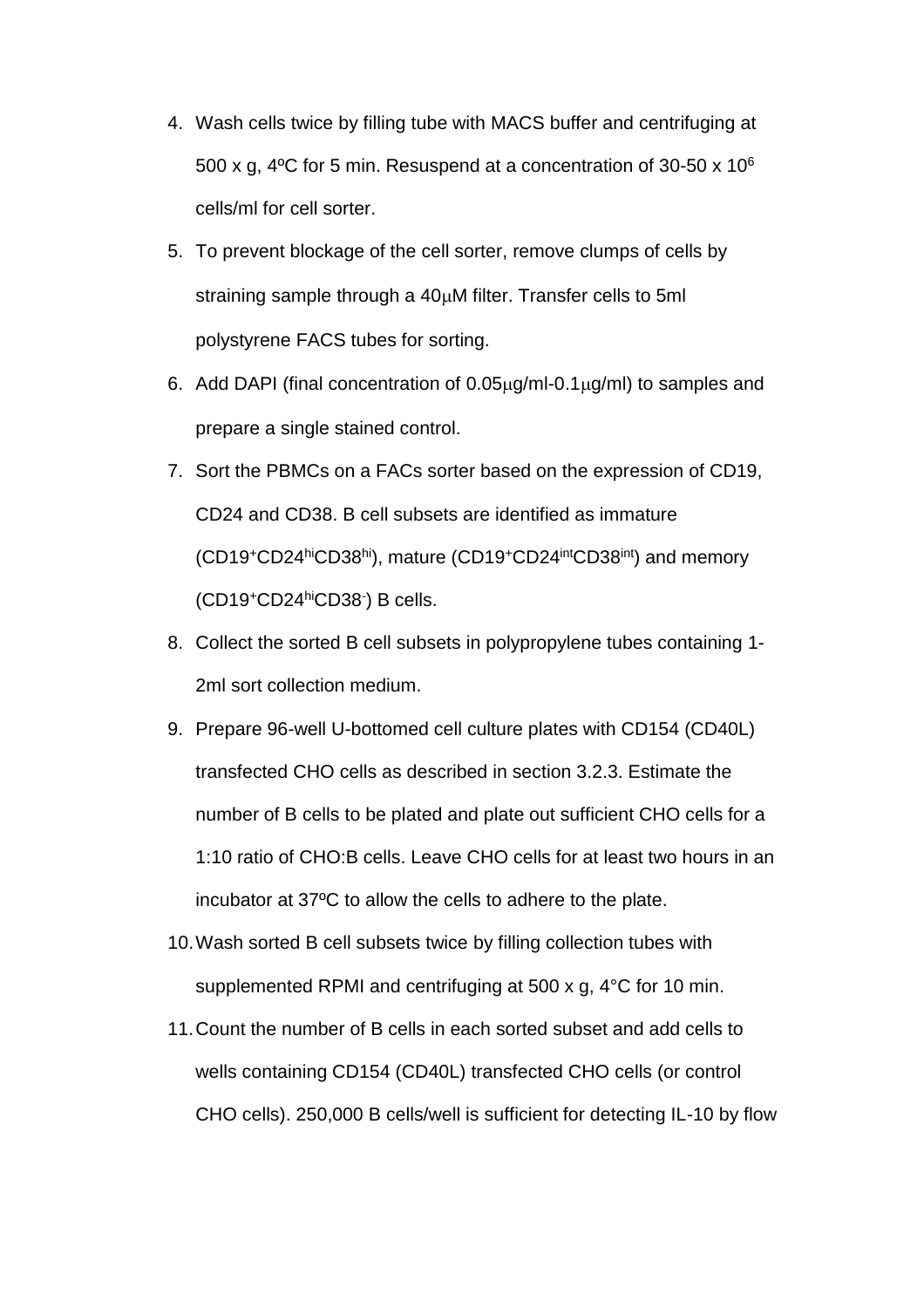cytometry (see **Note 10).** The final volume in the wells should be 200µl. Handling CHO cells in explained in section 3.2.3.

## *3.2.3 Working with CHO cells*

- 1. Thaw aliquot of CD154-transfected and untransfected CHO cells in pre-warmed supplemented DMEM media in a 50ml tube.
- 2. Wash twice by filling tube with DMEM and centrifuging at 500 x g, 4ºC for 5 min.
- 3. Resuspend cells in 20ml of supplemented DMEM media and seed in a T25 or T75 flask for 3-4 days or until 90% confluent (see **Note 11).**
- 4. Irradiate CHO cells- dose of 70 Gray (see **Note 12**).
- 5. Remove media from the T25 flasks and wash twice with 1X sterile PBS. Rinse around the inside of the flask a few times each wash.
- 6. Add 1.5ml Trypsin-EDTA to detach the adherent confluent CHO cells (see **Note 13).**
- 7. Incubate at 37ºC for 3-4 min. Tap the flask to check whether the cells have detached.
- 8. Once detached, add 10ml of supplemented DMEM to inhibit enzymatic reaction. Transfer cells from flask to a 50ml tube.
- 9. Wash twice by filling tube with supplemented RPMI and centrifuging at 500 x g, 4ºC for 5 min.
- 10.Count cells and plate for culture with B cells (step 9 of section 3.2.2).

## *3.2.4 Detecting Bregs by flow cytometry*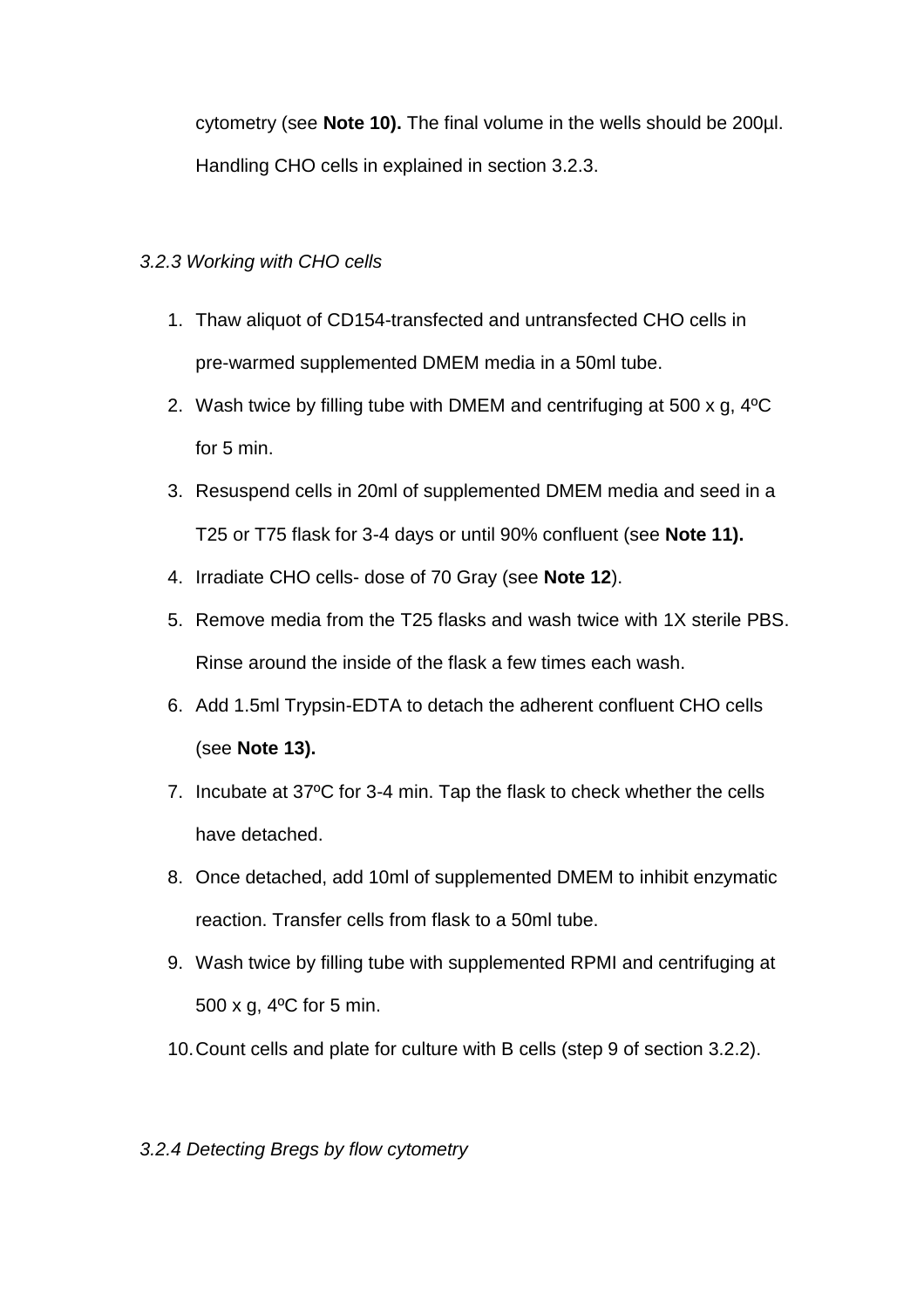- 17.The sorted B cell subsets are in culture with CHO cells for 72 h (Section 3.2.2).
- 18.Collect cell culture supernatants after 67 h and store at -80 ºC for subsequent use.
- 19.Add 50ng/ml PMA, 250ng/ml ionomycin and brefaldin A in supplemented RPMI to cells in culture for the last 5 h to a final volume of  $200 \mu$ .
- 20.Centrifuge plate at 500 x g, 4ºC for 5 min, and discard supernatant, and wash cells twice by adding 200µl/well 1X PBS and centrifuging at 500 x g, 4ºC for 5 min.
- 21.Discard the supernatants and resuspend cell pellets by gently vortexing the plate.
- 22.Stain the cells with a fixable live/dead cell staining fluorescent dye for 20 min at 4ºC. Include a well for a single stain control for the dead cell stain. Centrifuge plate at 500 x g, 4ºC for 5 min, discard supernatant, and wash cells twice by adding  $200\mu$  /well of 1X FACS buffer and centrifuging at 500 x g, 4ºC for 5 min. Discard supernatant.
- 12. Add 50 µl/well of FACS buffer containing monoclonal antibodies against CD19 diluted to appropriate concentration and incubate for 20 min at 4ºC in the dark. Prepare single stain controls.
- 13.Centrifuge plate at 500 x g, 4ºC for 5 min, discard supernatant, and wash cells twice by adding 200µl/well of FACS buffer and centrifuging at 500 x g, 4ºC for 5 min.
- 14. Add 100µl/well intracellular fixation buffer (for detecting cytokines) to each well for 15 min at 4ºC in the dark.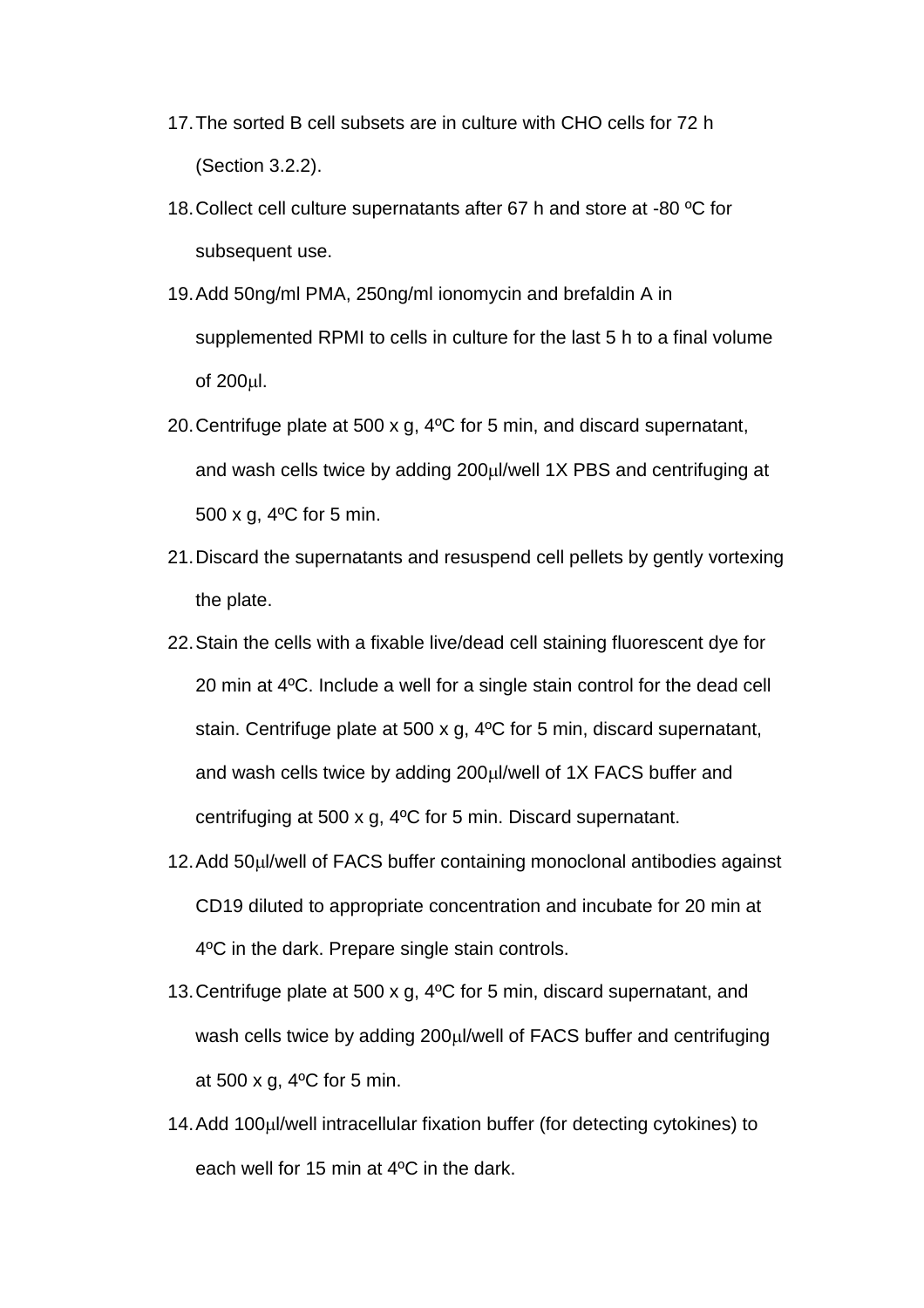- 15. Wash once with FACs buffer by adding 200µl/well of FACS buffer and centrifuging at 500 x g, 4ºC for 5 min.
- 16. Permeabilize cells by washing twice with  $200\mu$  of 1X permeabilization buffer and centrifuging at 500 x g, 4ºC for 5 min.
- 17. Incubate the cells with 50ul of permeabilization buffer containing monoclonal antibodies against IL-10 diluted to appropriate concentration for 45 min at 4ºC in the dark.
- 18.Wash cells twice with permeabilization buffer and once with FACs buffer, before resuspending in 200µl FACs buffer.
- 23.Transfer the cells to polystyrene FACs tubes, acquire data and analyze using FlowJo or similar analysis platform.
- 19.Identify regulatory B cells as IL-10<sup>+</sup>CD19<sup>+</sup> B cells within the immature B cells (see **Note 14**). In addition to IL-10 production, regulatory function of B cell subsets can also we assessed by suppression assay [\[6](#page-17-5)[,8\]](#page-18-1).

#### **Notes**

1. You can use mice of any strain, sex or age for these experiments. However, the number of Bregs changes over age, and varies between strains, and the representative gating we have provided is for C57BL/6 8-12 week-old female mice. It is also important to note that Bregs are rare in naïve mice, and expanded following remission from autoimmune disease. Given these factors, we recommend using 8-12 week old mice that are in remission from autoimmune disease for the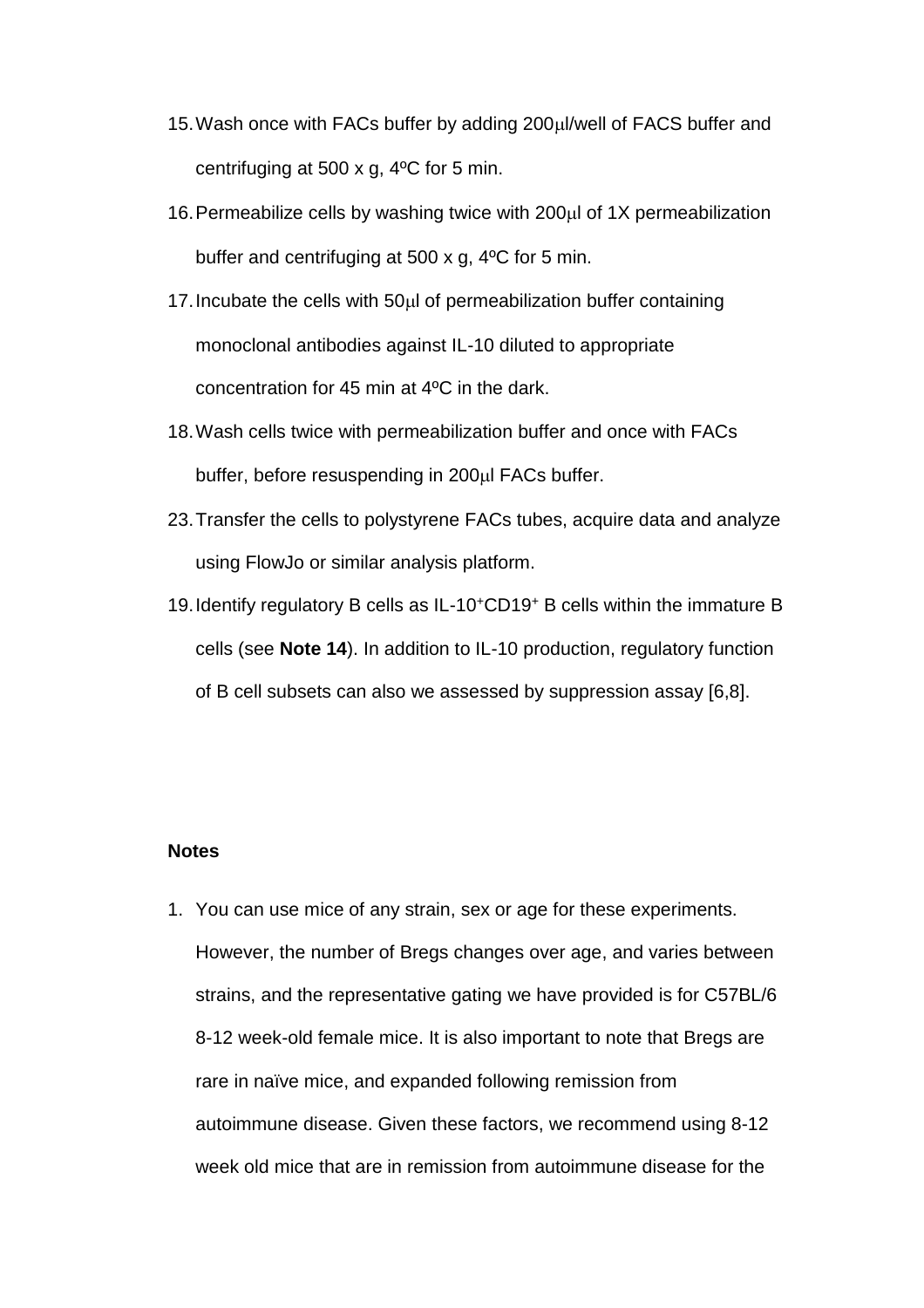isolation of murine Bregs. For experiments where cells will be collected to assess the ability of Bregs to suppress pro-inflammatory responses *in vivo* or *in vitro*, samples can be pooled to achieve sufficient numbers of Bregs for assays. Furthermore, the use of IL-10eGFP reporter mice allows *ex vivo* identification of IL-10 by flow cytometry without the need for *in vitro* stimulation.

- 2. These suggested clones of anti-CD19, anti-CD21, anti-CD23, and anti-CD24 antibodies are used at staining concentrations of  $0.8\mu$ g/ml, and anti-IL-10 is used at a staining concentration of  $4\mu q/ml$ . Other clones can be used but they would need to be optimized.
- 3. Whole venous blood must be collected in sodium heparin-coated tubes or sterile 50 ml centrifuge tubes containing 2IU/mL heparin.
- 4. This enrichment of B cells using a negative selection kit is to shorten the time it takes to sort the B cell subsets by flow cytometry.
- 5. These clones of anti-CD19, anti-CD24 and anti-CD38 antibodies are used at a staining concentration of  $2\mu g/ml$ , and the noted clone of anti-IL-10 is used at  $4\mu q/ml$ . Other clones would need to be optimized prior to use.
- 6. Other techniques to isolate splenocytes can be used. However as we usually work with large numbers of mice, we find this technique the most convenient and the least variable.
- 7. As the purpose of this step is to enrich for B cells in order to make the cell sort run faster than if B cells were sorted directly from splenocytes, several different B cell enrichment kits can be used, and as 100 % purity is not necessary, reagents can be diluted further than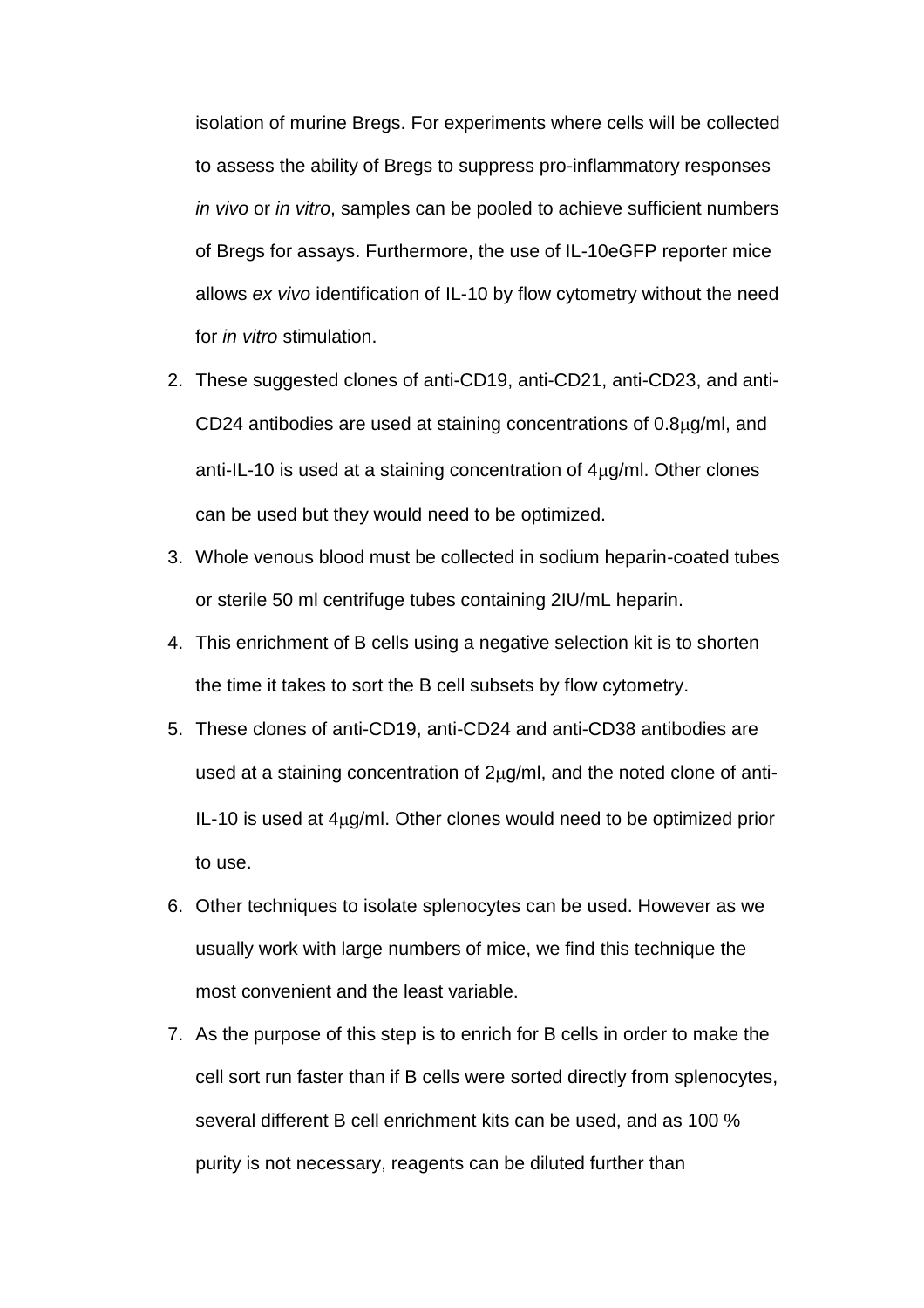recommended. However, we would recommend using kits that negatively select for B cells.

- 8. At this point, cells can also be used to assess their ability to suppress pro-inflammatory response both *in vivo* and *in vitro.* Assessment of disease suppression by Bregs *in vivo* remains the gold standard for their identification and analysis of their function in mice, as IL-10 production does not correlate with the suppressive capacity of B cells in all models of inflammation. In the context of arthritis, we have described the protocols necessary to assess Breg suppression *in vivo*  in a previous edition of molecular methods in molecular biology [\[9\]](#page-18-2).
- 9. This is to ensure freezing at a controlled rate of -1°C/minute, resulting in improved viability of PBMCs.
- 10.1g/ml *Mega*CD40L from Enzo LifeSciences can be used as an alternative to CHO-CD40L cells to stimulate B cells. Although the induction of Bregs is not equivalent, it is comparable.
- 11.The CHO cells must be cultured 3-4 days prior to setting up culture with isolated B cell subsets.
- 12.In order to expand and aliquot CHO cells for future use, do not irradiate the cells (skip to step 4). The cells should not have more than 3 passages as they lose the expression of CD40L. Once cells have been detached, wash twice with supplemented DMEM media and freeze cells in 2-5 million cells/ml aliquots in freezing media.
- 13.The trypsin-EDTA solution must be pre-warmed in a water bath at 37ºC for detachment of adherent CHO cells.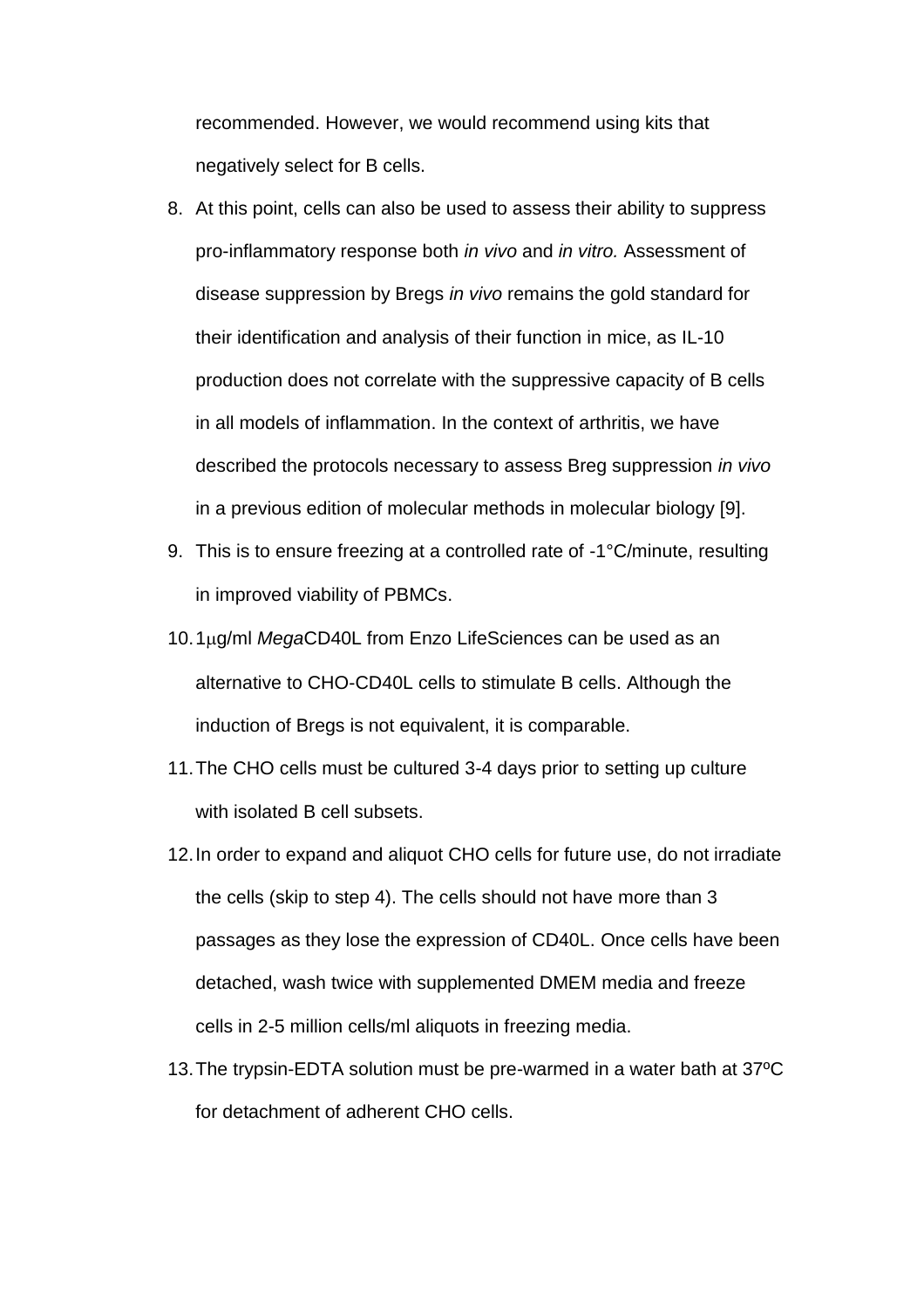14.The presence of CHO cells does not affect the detection of IL-10 producing Bregs. Majority of the CHO cells will be attached to the well, and those detached can be discriminated from lymphocytes on the FSC-SSC plot.

## **Acknowledgements**

We would like to thank Dr. Paul Blair for his constructive criticism of the

manuscript. Madhvi Menon is funded by a Wellcome Trust PhD studentship

(090406/Z/09/Z). Elizabeth C. Rosser was funded by an Arthritis Research UK

PhD studentship (MP/19314).

## **References**

<span id="page-17-0"></span>1. Mauri C, Bosma A (2012) Immune regulatory function of B cells. Annu Rev Immunol 30:221-241. doi:10.1146/annurev-immunol-020711-074934

<span id="page-17-1"></span>2. Evans JG, Chavez-Rueda KA, Eddaoudi A, Meyer-Bahlburg A, Rawlings DJ, Ehrenstein MR, Mauri C (2007) Novel suppressive function of transitional 2 B cells in experimental arthritis. J Immunol 178 (12):7868-7878

<span id="page-17-2"></span>3. Miles K, Heaney J, Sibinska Z, Salter D, Savill J, Gray D, Gray M (2012) A tolerogenic role for Toll-like receptor 9 is revealed by B-cell interaction with DNA complexes expressed on apoptotic cells. Proc Natl Acad Sci U S A 109 (3):887-892. doi:10.1073/pnas.1109173109

<span id="page-17-3"></span>4. Ding Q, Yeung M, Camirand G, Zeng Q, Akiba H, Yagita H, Chalasani G, Sayegh MH, Najafian N, Rothstein DM (2011) Regulatory B cells are identified by expression of TIM-1 and can be induced through TIM-1 ligation to promote tolerance in mice. J Clin Invest 121 (9):3645-3656. doi:10.1172/JCI46274

<span id="page-17-4"></span>5. Yanaba K, Bouaziz JD, Haas KM, Poe JC, Fujimoto M, Tedder TF (2008) A regulatory B cell subset with a unique CD1dhiCD5+ phenotype controls T celldependent inflammatory responses. Immunity 28 (5):639-650. doi:10.1016/j.immuni.2008.03.017

<span id="page-17-5"></span>6. Blair PA, Norena LY, Flores-Borja F, Rawlings DJ, Isenberg DA, Ehrenstein MR, Mauri C (2010) CD19(+)CD24(hi)CD38(hi) B cells exhibit regulatory capacity in healthy individuals but are functionally impaired in systemic Lupus Erythematosus patients. Immunity 32 (1):129-140. doi:10.1016/j.immuni.2009.11.009